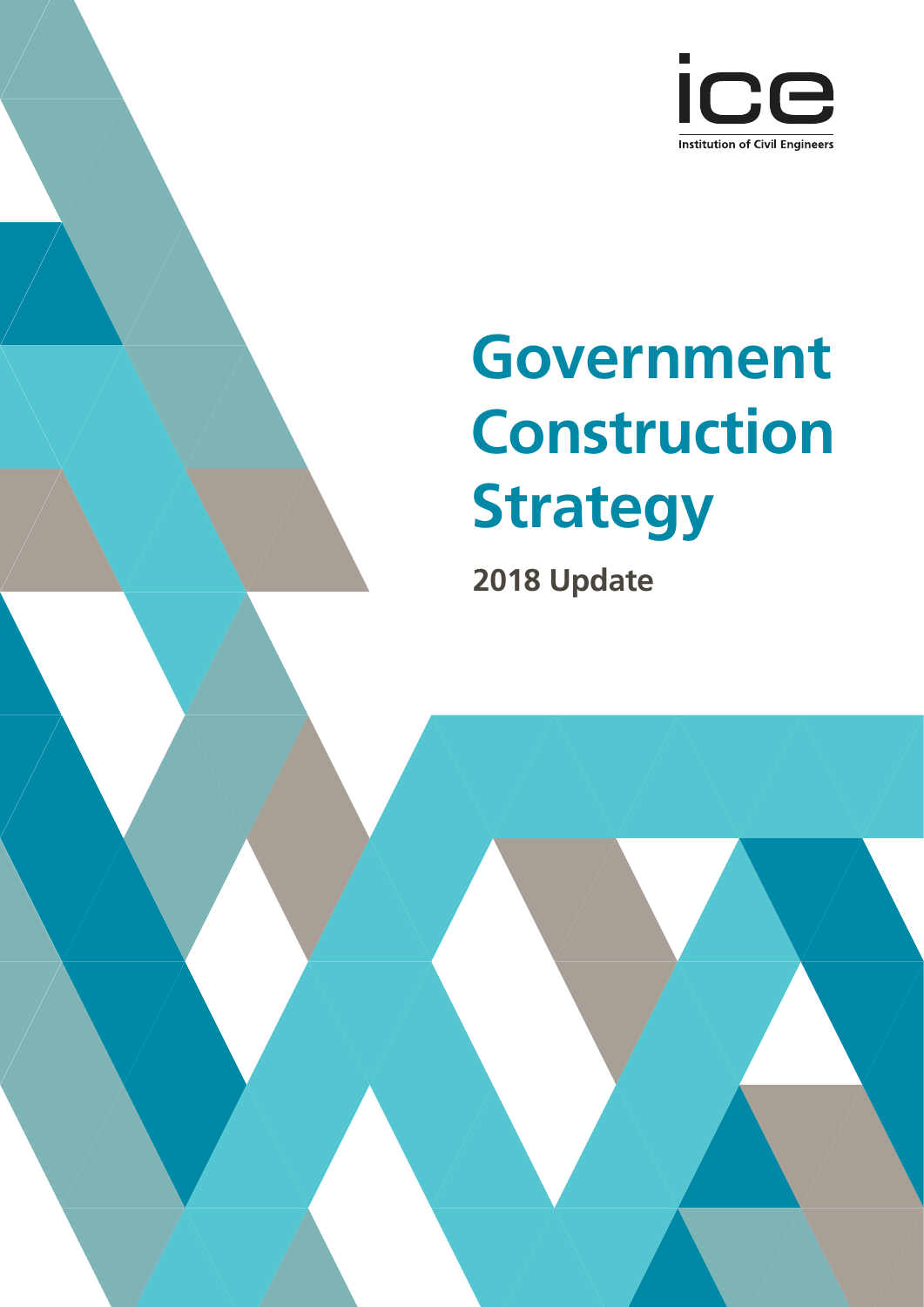# **ICE Submission – Executive Summary**

Since the publication of the 2016 – 2020 Government Construction Strategy there have been a number of commitments to different ways of working between Government and the wider construction industry including the commitment to offsite construction from 5 Departments, the announcement of the Construction Sector Deal and the publication of the IPA's TIP report with the commitment to better alignment of outcomes, smarter infrastructure and improved procurement processes. To deliver on a step change in the Government/Industry relationship.

# **After consulting with experts in these areas ICE suggests there are 5 areas of priority and 12 specific recommendations which should be included in the GCS to deliver this step change in relationships:-**

# **1. Commercial Strategy**

**Aim:** - To use Government's substantial influence effectively and consistently to stimulate a more sustainable and productive construction industry.

**Recommendation 1:** - To enable industry to evolve, Government should seek to adopt the 6 commercial principles set out in the Project 13 Commercial Handbook to consistently create the best environment for their relationship with industry.

**Recommendation 2:** - In their role as an Asset Owner and Investor, Government should seek more intelligent ways to organise competition by moving the emphasis away competing lowest tendered capital cost to demonstrate value. Instead incorporating a positive incentivisation to outperform on a range of success criteria aligned with project outcomes against a benchmarked budget.

# **2. Procurement Process**

**Aim:** - To develop an approach to the procurement process which provides transparency and demonstrates value to the public sector whilst minimising the burden and costs of bidding for industry.

**Recommendation 3:** - Incorporate the ICE produced best practice guidance in the training and development of procurement and commercial staff within the Government Construction Board member organisations and throughout Government Commercial Function.

**Recommendation 4:** - The tender process itself should be reviewed and streamlining targets set for the use of concise and focused standardised assessment methodologies, including introducing limits to the length of tender documents. There should also be assurance checks for ensuring procurement documentation aligns with project outcomes and business cases. Finally the use of standard prequalification sites such as Construction Line should be expanded to reducing the burden of tendering for SMEs.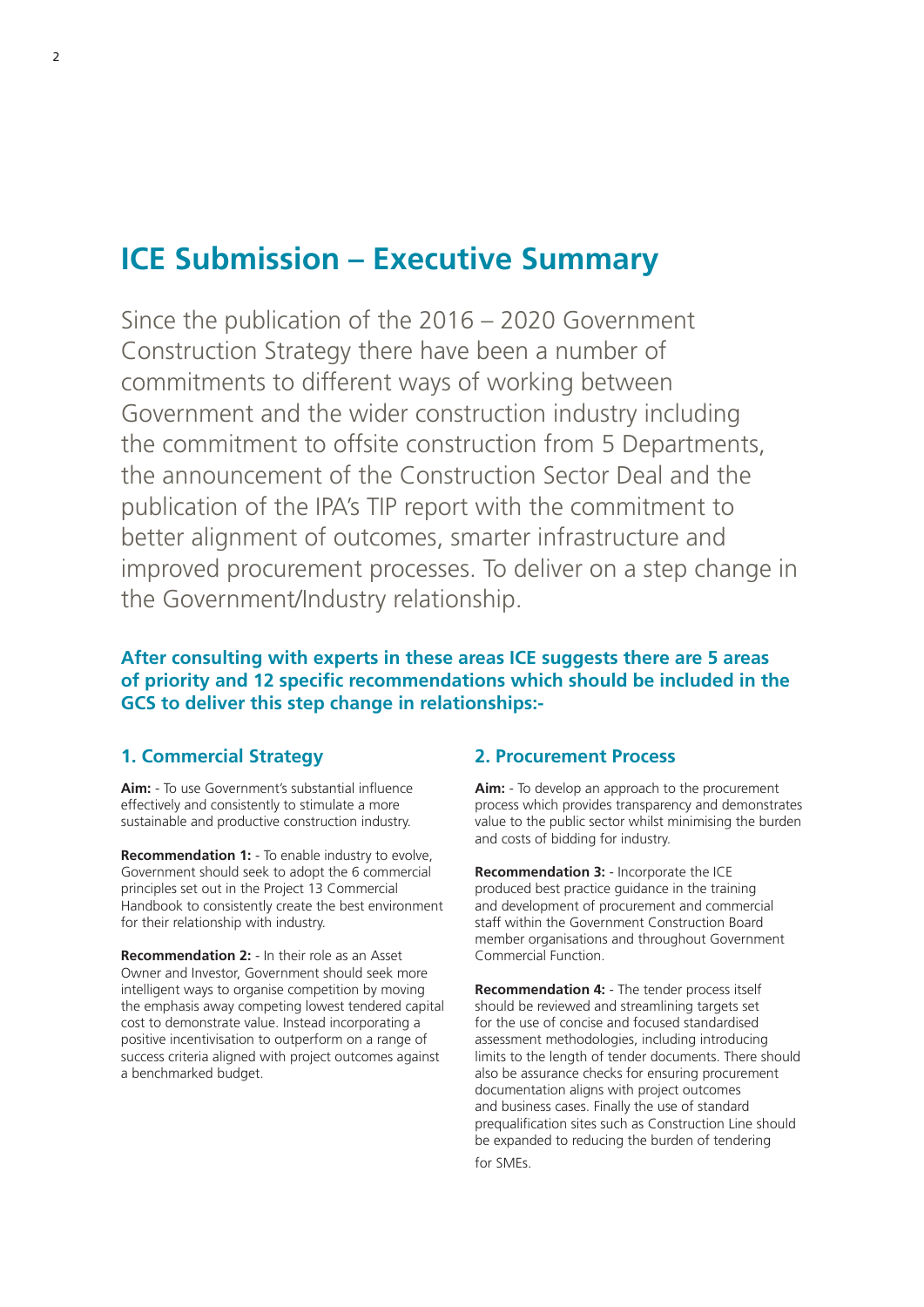# **3. Contracting approach**

**Aim:** - To provide a fair, open and transparent contract which supports the intent of the commercial strategy and the procurement process to successfully deliver the programme outcomes.

**Recommendation 5:** - The approach of 2 stage open book contracting should continue to be championed including options for how it can be developed to apply the benchmarking data from both the Transforming Infrastructure Performance and Transport Infrastructure Efficiency Strategy programmes.

**Recommendation 6:** - Where possible Government should continue to promote the use of Project Bank Accounts while considering a more sustainable reward mechanism based on a guaranteed minimum fee and additional incentives available for value added to overall programme outcomes as set out in the Project 13 commercial handbook. Where a Project Bank Account is not suitable Government should insist on within 30 day payment terms throughout the supply chain and provide a digital system to monitor performance against this target.

**Recommendation 7:** - On Major Projects the Government should roll out widely Owner Controlled Insurance Programmes (OCIP) and explore the potential for programme level professional indemnity cover.

**Recommendation 8:** - The Government should insist on minimising amendments to NEC contracts throughout the supply chain, reducing the use of Z-clauses and avoiding unnecessary amendments which upset the balance of risk and reward undermining contract intent.

## **4. Risk Management**

**Aim:** - To improve the visibility and mitigation of cross departmental risks resulting in increased delivery confidence and optimal use of available funding.

**Recommendation 9:** - Government Construction Board supported by HMT should develop the capability and take a proactive approach to understanding and mitigating cross departmental planning and delivery risks which impact on the infrastructure portfolio, such as taxation, skills, supplier performance, industry sustainability and immigration policy.

**Recommendation 10:** - Introduce a standardised more collaborative approach to risk measurement and mitigation across departments where risk is not transferred through contracts to the supply chain but instead suppliers are incentivised to help mitigate it.

# **5. Asset utilisation through digital transformation**

**Recommendation 11:** - In line with the recommendations from the NIC's Data for the Public Good, we recommend that the Government Construction Strategy builds on this by formally recognising asset data as an asset in its own right – putting in place steps to value and maintain it appropriately to achieve best outcomes for users for the full life of the asset

**Recommendation 12:** - The next GCS should continue to embed BIM L2, and to build the foundations for future roll out of BIM L3 and L4 shifting the focus from construction of new assets to developing data to improve management of the existing asset network through mandating the standards and developing the capability of asset owner organisations to manage and apply data in decision making.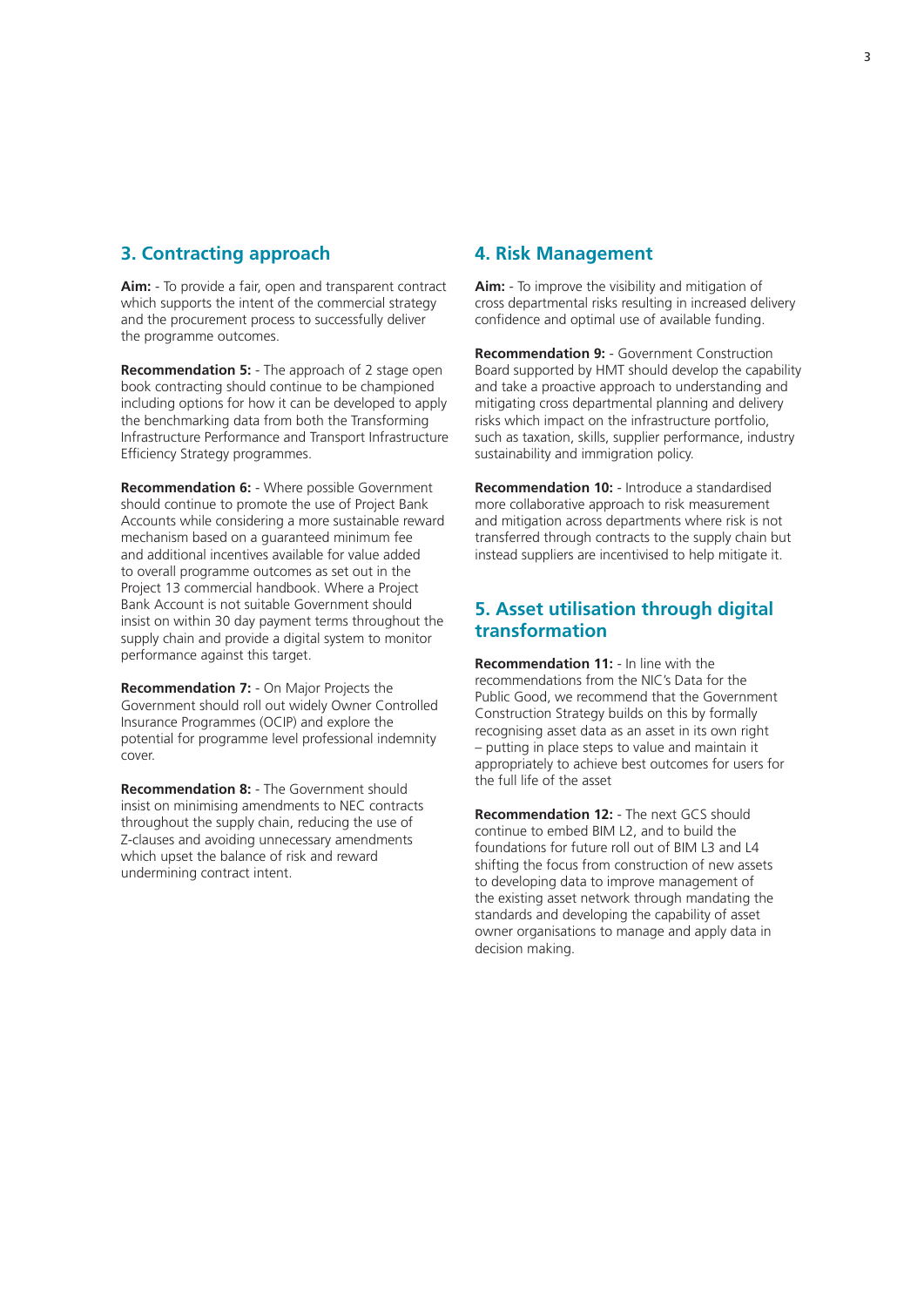# **Commercial Strategy**

**Aim:** To use government's substantial influence effectively and consistently to stimulate a more sustainable and productive construction industry.

**Recommendation 1:** - To enable industry to evolve Government should seek to adopt the 6 commercial principles set out in the Project 13 Commercial Handbook to consistently create the best environment for their relationship with industry.

# **The six principles of the commercial approach**

There are six key commercial principles which support a more productive and collaborative relationship with the supply chain. If any of these are missing it will undermine the productivity and performance, they are critical to creating the right environment. All of the more specific recommendations later in the paper aligns to these fundamental principles.

# **1. Alignment**

The commercial performance measures are aligned to delivery of outcomes to the customer/end user; this ensures all partners work collectively in the best interests of the end user rather than introducing commercial tension across contracts. See Figure 1 below.

# **2. Reward**

The reward mechanisms in the enterprise structure are based on value added in exceeding the outcomes, not competed lowest cost for a component. This way each party shares the interface risk between organisations and it also ensures reward is linked to a quality performance rather than volume of work/hours put in.

# **3. Risk**

Risks that the owner or investor are accountable for are not transferred to the supply chain, instead all parties in the enterprise are given incentives and potential reward based on their ability to mitigate the risks.



Figure 1. Objectives and measures in an enterprise, adapted from Transforming Infrastructure Performance.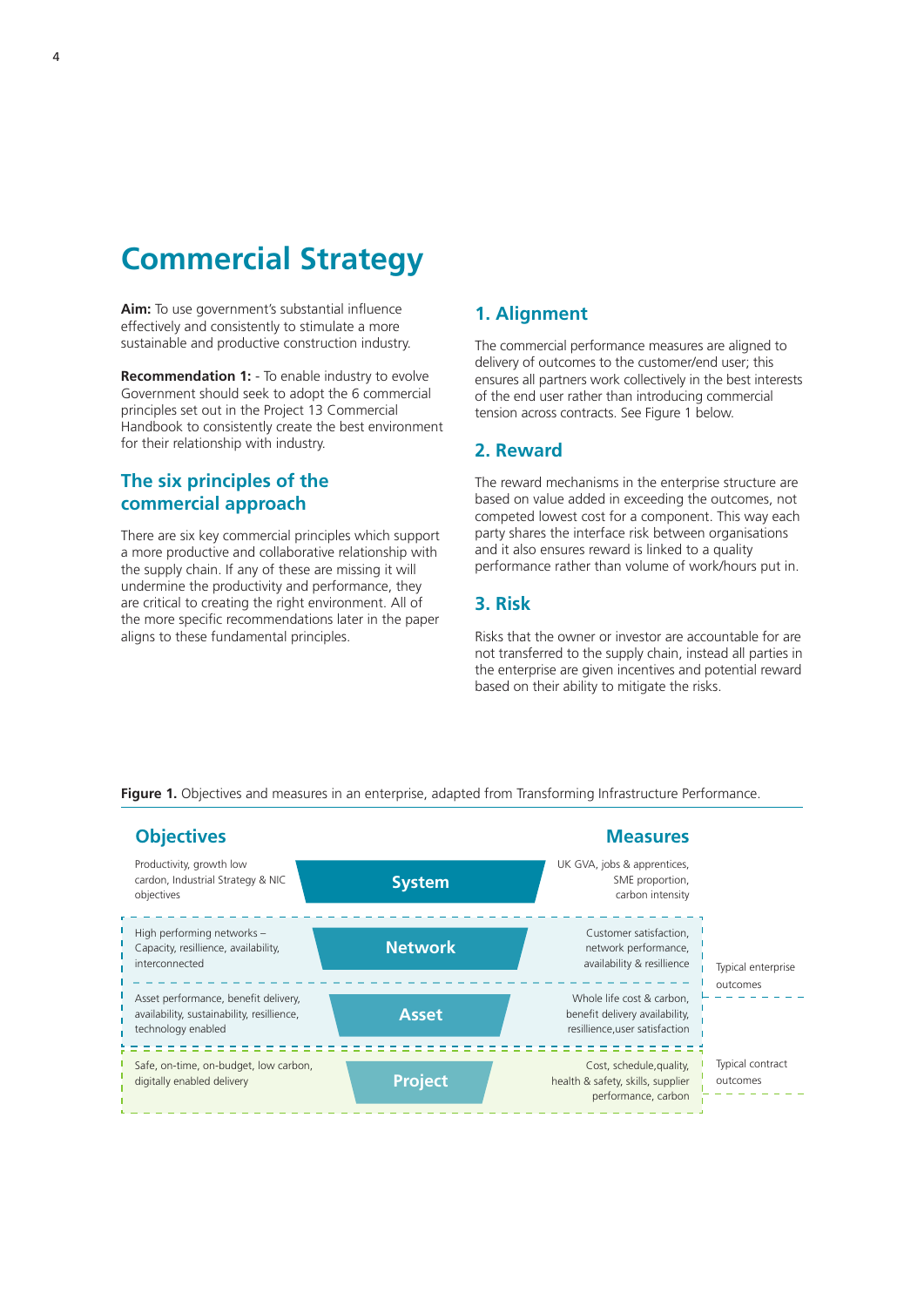# **4. Engagement**

The enterprise comes together at a much earlier stage in the asset enhancement/creation lifecycle; shortly after the need has been identified the owner will engage the Integrator. This allows for pooling knowledge, expertise and application of innovative solutions in solving the problem.

# **5. Scale**

The enterprise model yields the greatest benefits when applied across asset networks not just small scale individual projects or to deliver component parts of programmes.

## **6. Time**

The relationships between organisations last over a longer time period, incentivising investment in skills and tailoring of supply chain business models. This combined with asset network level scope will improve productivity through changes to ways of working; enabling innovations that require long term commitment for payback such as delivery methods like offsite construction.

#### **What will this mean that industry can do differently to support the Government's ambitions around modern methods of construction/manufacturing?**

The commercial approach in Project 13 combined with the increased levels of collaboration support the Government's ambitions for the industry by:

- **Providing sufficient scope for efficiency, productivity and innovation,** so that suppliers can invest in more productive methods of construction which will pay off across a larger programme.
- **Long-term relationships with closer collaboration,** allows suppliers and advisors to get to know their customer (the asset owner) better and adapt and develop appropriate methods and products for their needs.
- **Integration,** by bringing together advisors and different levels of suppliers jointly to work with the owner the combined expertise can be used to develop and deploy modern methods rather than introducing competition across contracts.
- **Earlier, strategic engagement of the supply chain,** allows better joint scoping of potential application of modern methods, therefore increasing the chance of successful and productive deployment.

#### **How does this provide the right structure for suppliers to invest in improving their capabilities?**

- **Long term relationships with closer collaboration,** this allows suppliers and advisors to get to know their customer (the asset owner) better and adapt and develop skills and behaviours for their needs.
- **Enterprise partner selection,** based on individual's skills and expertise rather than company expertise, so suppliers invest more in developing all staff.
- **Reward for impact on outcomes,** so that suppliers and advisors are rewarded for the quality of the service and input they provide rather than the quantity.
- **Consistency,** asset owners who follow the Project 13 principles will act with a degree of consistency which helps industry focus their skills development.

**Recommendation 2:** - In their role as an Asset Owner and Investor Government should seek more intelligent ways to organise competition by moving the emphasis away competing lowest tendered capital cost to demonstrate value. Instead incorporating a positive incentivisation to outperform on a range of success criteria aligned with project outcomes against a benchmarked budget.

Further information on this approach can be found in the Project 13 Commercial Handbook.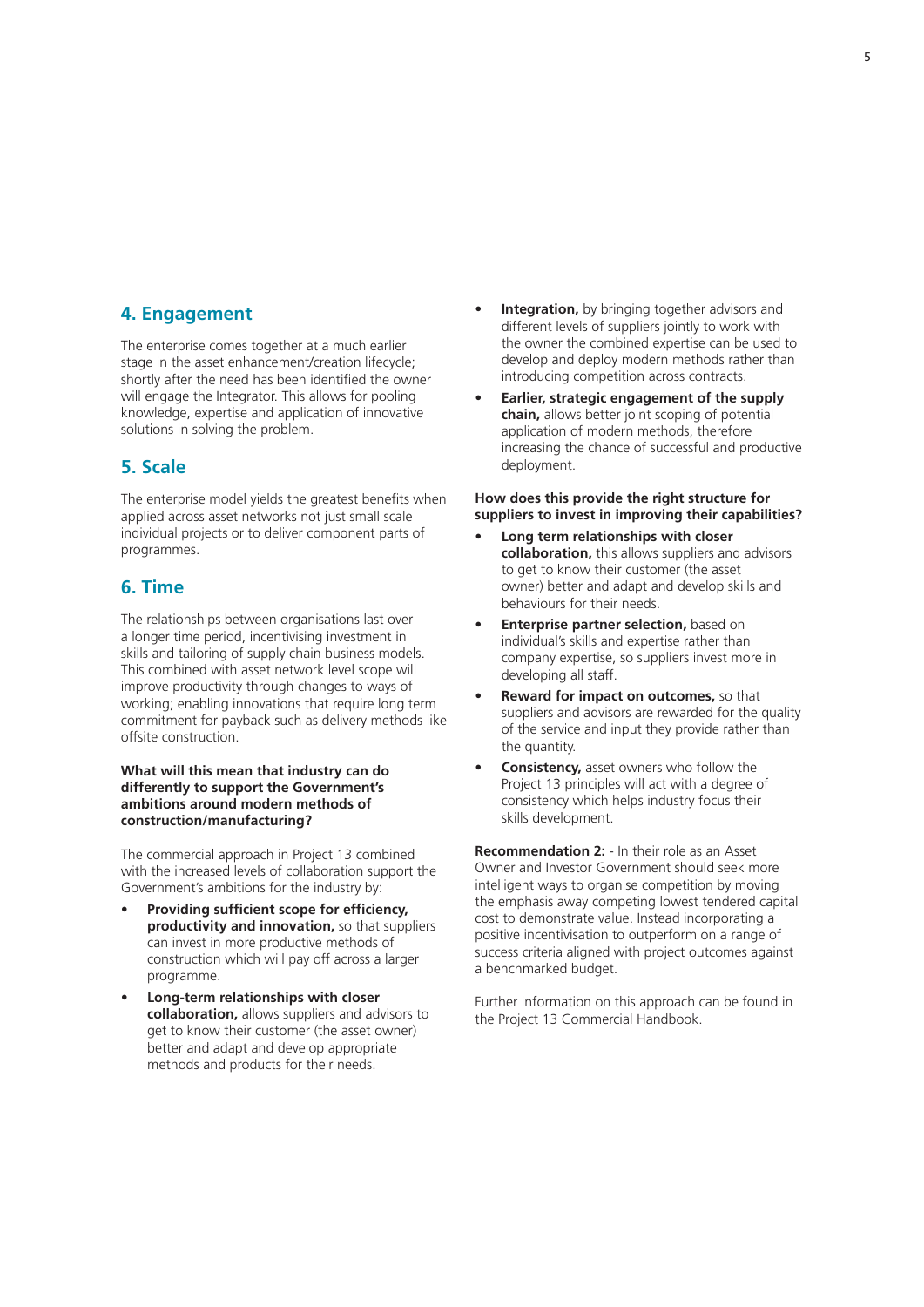# **Procurement process**

**Aim:** - To develop an approach to the procurement process which provides transparency and demonstrates value to the public sector whilst minimising the burden and costs of bidding for industry.

**Recommendation 3:** - Incorporate the ICE produced best practice guidance in the training and development of procurement and commercial staff within the Government Construction Board member organisations and throughout Government Commercial Function.

**Recommendation 4:** - The tender process itself should be reviewed and streamlining targets set for the use of concise and focused standardised assessment methodologies, including introducing limits to the length of tender documents. There should also be assurance checks for ensuring procurement documentation aligns with project outcomes and business cases. Finally the use of standard prequalification sites such as Construction Line should be expanded to reduce the burden of tendering for SMEs.

# **ICE Procurement Best Practise Guidance - Principles**

The ICE's procurement advisory group have researched developed a guidance note building on the Project Initiation Routemap procurement module with the aim of incorporating the latest best practice in procurement strategies, plans and processes for construction projects.

The headline principles are included below and the full document can be found online here.

The Institution of Civil Engineers (ICE) believes that the key strategic principles for procurement, commercial and contracting arrangements are:

 $\bullet$  the enterprise<sup>1</sup> understands its capabilities, whether it is a mature or developing construction client, and the degree to which it will undertake the client role itself;

- the enterprise is clear from the outset about its key objectives and required outcomes over the whole life of the project, and builds these into the procurement process, avoiding unnecessary change;
- the enterprise undertakes market consultation and engagement to ensure good awareness of its requirements; to shape the procurement for the better; and to provide valuable intelligence on market capability, capacity and appetite;
- from the outset, the enterprise considers the packaging the entire project into contracts taking into account factors including design responsibility, management of interfaces and encouraging innovation;
- for programmes of work that require multiple contract packages, the enterprise considers how to integrate and incentivise contractors working on different packages throughout the programme lifecycle;
- contracts are developed to respect the principle that the enterprise, its lead contractors and the wider supply chain are partners in the success of the project, which is much more likely if there is a fair balance of risk and reward; and
- the enterprise designs, manages and assures that procurement processes to uphold the principles of equal treatment, transparency and proportionality and they should be able to expect an equivalent approach by contractors in return.

<sup>1</sup> This guidance note uses the term 'enterprise' to refer to the client body. It applies mainly to public sector Contracting Authorities, but is also relevant to private sector construction clients.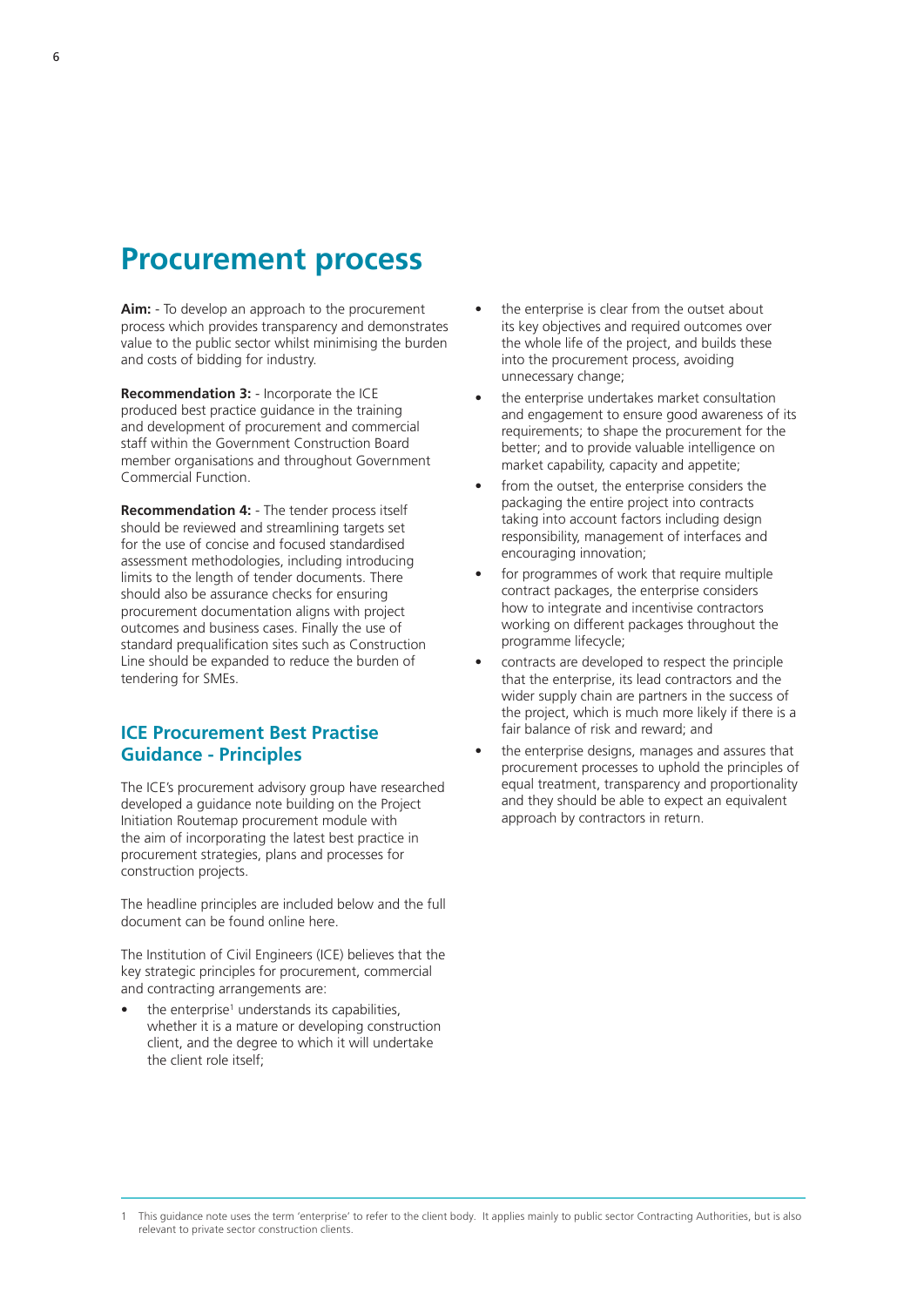

**The pillars are used at various stages in the project lifecycle, illustrated generally as:**

# **Tender & Evaluation Process**

Tenders should be much shorter (e.g. 50 pages rather than 500) and contain only requirements that add value for citizens rather an unnecessarily increasing delivery costs.

In addition to these, there is scope for government to issue clearer and more detailed guidance as to the quality/technical and cost evaluation methodologies. The ICE's Independent Assurance Panel sees a wide range of variations. While the particular tender evaluation criteria / technical questions will change, the scoring frameworks and commercial evaluation formulae could be standardised.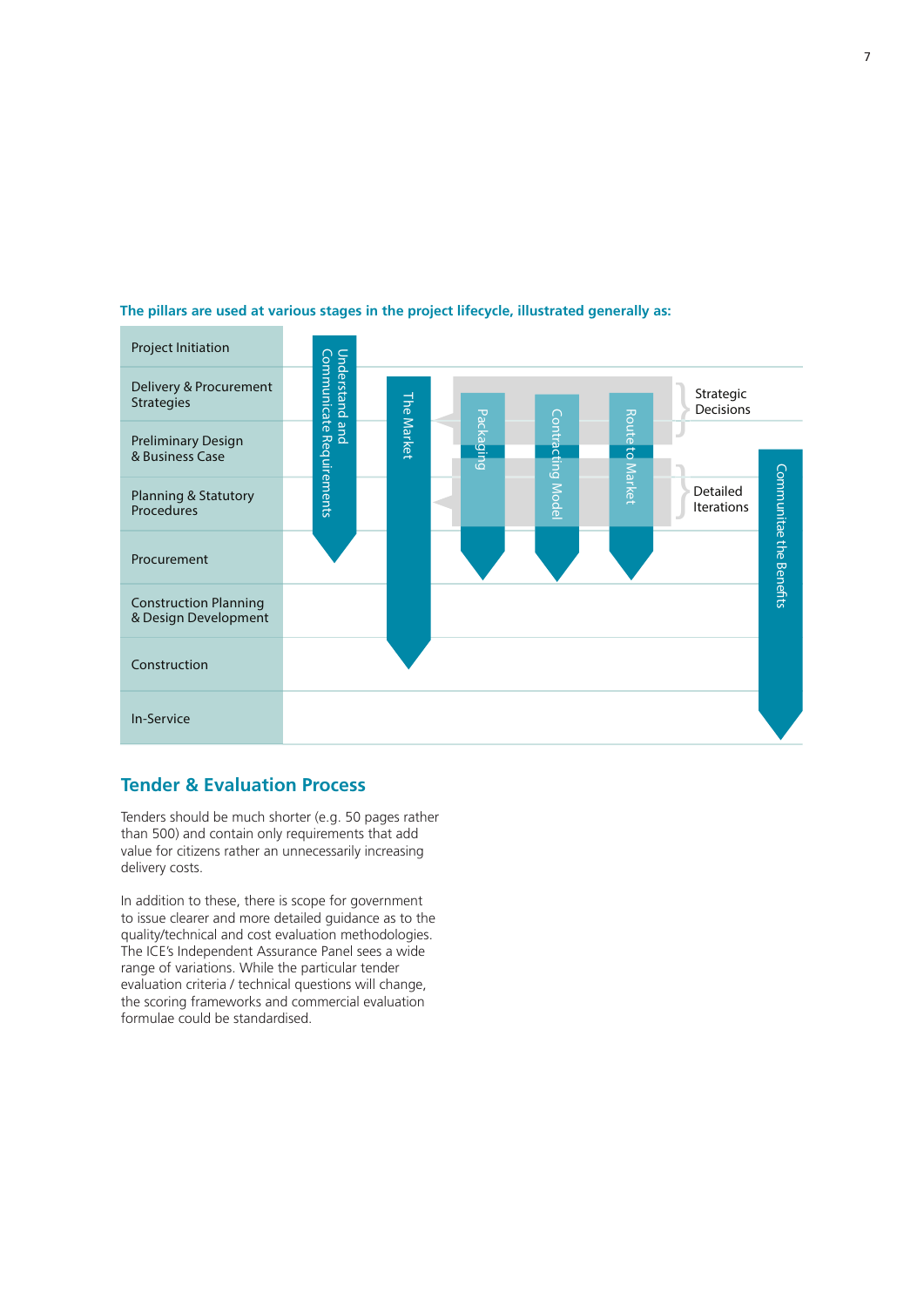# **Contracting**

**Aim:** - To provide a fair, open and transparent contract which supports the intent of the commercial strategy and the procurement process to successfully deliver the programme outcomes.

**Recommendation 5:** - The approach of 2 stage open book contracting should continue to be championed including options for how it can be developed to apply the benchmarking data from both the Transforming Infrastructure Performance and Transport Infrastructure Efficiency Strategy programmes.

**Recommendation 6:** - Where possible Government should continue to promote the use of Project Bank Accounts while considering a more sustainable reward mechanism based on a guaranteed minimum fee and additional incentives available for value added to overall programme outcomes as set out in the Project 13 Commercial Handbook. Where a Project Bank Account is not suitable Government should insist on within 30 day payment terms throughout the supply chain and provide a digital system to monitor performance against this target.

**Recommendation 7:** - On Major Projects the Government should roll out widely Owner Controlled Insurance Programmes (OCIP) and explore the potential for programme level professional indemnity cover.

**Recommendation 8:** - The Government should insist on minimising amendments to NEC contracts throughout the supply chain, reducing the use of Z-clauses and avoiding unnecessary amendments which upset the balance of risk and reward undermining contract intent.

## **2 Stage open book contracting**

In the previous Government Construction Strategy committed to 2 stage open book with pain/gain mechanism which is now widely used (e.g. HS2 Main Works Civils Contracts) and has been facilitated by the NEC Option C contract. It's not always the most appropriate approach but in general it does reduce tendering costs, facilitates early contractor involvement and avoids temptation for tenderers to bid an unsustainably low target cost in the absence of sufficient design development. This approach should continue to be championed through the update to the GCS and expanded to look at how it can develop further when the benchmarking data from both the TIP and TIEs programmes becomes available.

## **Project Bank Accounts**

The introduction of project bank accounts in the previous GCS has delivered strong advantages for for all parties. For the client (for example Crossrail) it has helped understanding of actual cost as clients can see money accumulating in the account if WIP is over estimated. The Supply Chain benefits because it is the Project's money, not the Tier One contractor's and so it should be easier to ensure an orderly and prompt flow down the chain. The 'Government/Citex' model proposed for London 2012 was flawed, in that it required a second approval from the client for each payment from the PBA (once the Payment had gone into the PBA) - the sheer volume of transactions post payment made it unwieldy. Hence the Crossrail model is simpler and allows very little access for the client once money is paid in.

On smaller (£10-50 million) projects, project bank accounts can be difficult to set up due to conflicting corporate governance and financial reporting requirements. They are almost impossible on healthcare projects because directors of healthcare trusts are reluctant to become bank trustees due to concerns over personal liability. Therefore careful consideration should be used when seeking to apply them.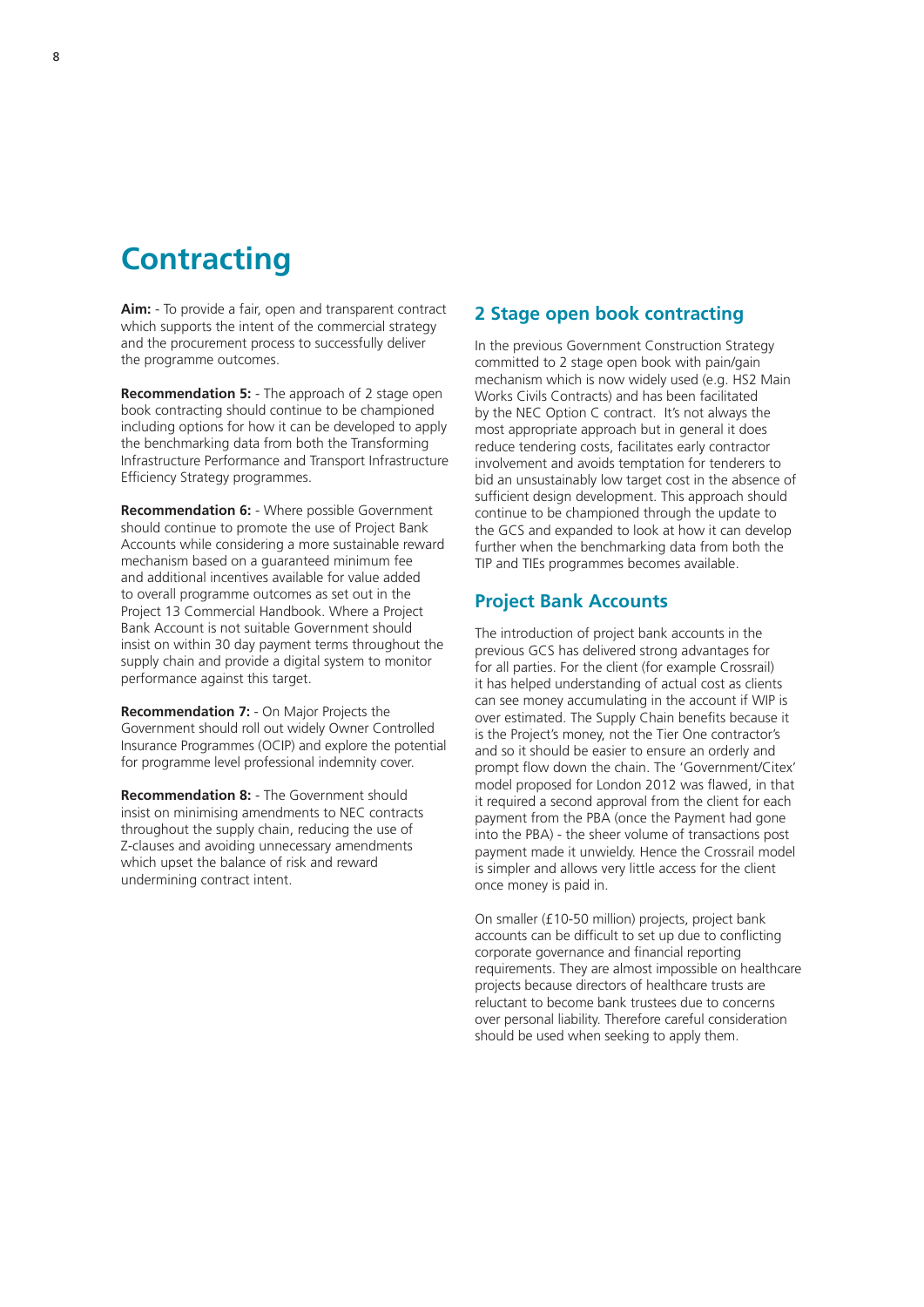It is also important to recognise that many Tier 1 contractors operate at very low margins and factor in the cashfow to their business models. This is a symptom of where they have been driven down to unstainable margins. In order to promote the use of Project Bank Accounts Government should be considering a more sustainable reward mechanism based on a guaranteed minimum fee and additional incentives available for value added to overall programme outcomes as set out in the Project 13 commercial handbook.

# **Fair Payment (process)**

The position on prompt payment has improved significantly in terms of government clients paying their first tier contractors promptly. But there remains more to be done in terms of prompt payment down the supply chain where 'pay when paid' causes a chain of payments and associated delay.

One facilitator might by better use of advanced digital models (BIM) as a way of aligning the parties' understanding of where the cost/effort has gone - moving away from the use of day work sheets and receipts and a move back to measurement but now using the tools being developed in industry - not tape measures, paper or scale rules but the virtual simulations and digital twins. Any effort to ease calculation of Work In Progress will be warmly welcomed by all sides – perhaps more so than shaving a few days off prompt payment targets.

# **Owner Controlled Insurance Programme (OCIP)**

If this means Owner Controlled Insurance Programme (OCIP), which is the Captive Insurance model used by Crossrail and prior to that London 2012 to provide a single umbrella policy over the supply chain then it should be strongly supported, at least for major programmes where there are numerous contractors. There will be a cost saving in having one OCIP rather the duplication of each contractor providing its own insurances. A further step forward would be to provide the same for Professional Indemnity cover – vitally important as design is often now split between the client's designers and the contractor's with inevitable wrangling over transfer of liability, collateral warranties creating incentives which disaggregate the supply chain.

# **Standard Contract Terms**

NEC has played a big part here, and it is inherently flexible to allow clients to tailor works information etc. to their own needs. However, clients continue to make variations to the core and supplementary conditions of contract and more should be done to discourage this.

The Government should insist on universal use of unamended NEC contracts throughout the supply chain minimising the use of Z-clauses and avoiding unnecessary amendments which upset the balance of risk and reward.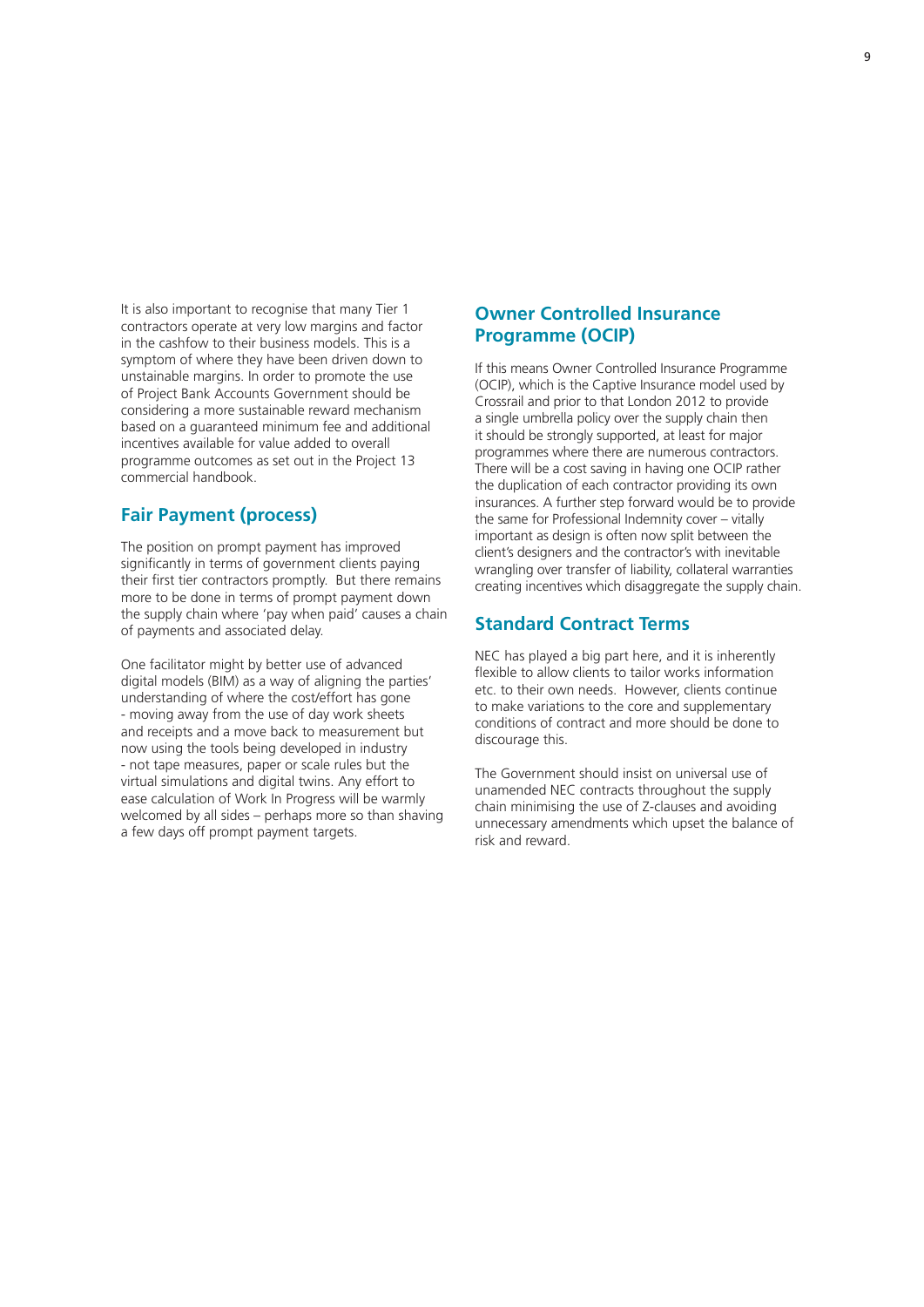# **Risk Management**

**Aim:** - To improve the visibility and mitigation of cross departmental risks resulting in increased delivery confidence and optimal use of available funding.

**Recommendation 9:** - Government Construction Board supported by HMT should develop the capability and take a proactive approach to understanding and mitigating cross departmental planning and delivery risks which impact on the infrastructure portfolio, such as taxation, skills, supplier performance, industry sustainability and immigration policy.

**Recommendation 10:** - Introduce a standardised more collaborative approach to risk measurement and mitigation across departments where risk is not transferred through contracts to the supply chain but instead suppliers are incentivised to help mitigate it.

# **Cross Departmental Policy Risks**

Many of the risks to the delivery of programme in the National Infrastructure Delivery Plan are common across sectors, for example construction inflation, skills constraints and the planning system. As a sector however we still primarily manage these risks on a project-by-project or programme-by-programme basis. Furthermore clients in both the public and private sector too often seek to pass these risks to supply chain partners who are not always well placed to mitigate them.

There is a strong case to increase the role of the GCB to assess and manage risks that are too large for an individual project. This can be reinforced by the creation of governance structures, capability and spending processes which enable the supply chain to offer advice and insight on risk mitigation across the infrastructure portfolio.

The most significant risk facing infrastructure delivery presently is the risk of a deficit in skills.

The required skills blend to deliver the UK needs will change over time. Analysis by the Infrastructure and Projects Authority (formerly Infrastructure UK) suggests that we will need to retrain and up-skill around 250,000 of the existing workforce over the next decade.

This task is additional to the need to recruit new workers. The sector is exposed to changes in the attractiveness of the UK for overseas workers. Currently a significant proportion of construction workers - 1 in 86 - are non-UK residents, significantly higher in London.

The use of more digital and manufactured solutions will be the key driver to the change in type, distribution and number of skills required to deliver the National Infrastructure and Construction Pipeline. Managing this shift effectively will be key to mitigating the sills risk and should be core to the ambitions of the GCB.

# **Asset utilisation through digital transformation**

**Recommendation 11:** - In line with the recommendations from the NIC's *Data for the Public Good*, we recommend that the Government Construction Strategy builds on this by formally recognising asset data as an asset in its own right – putting in place steps to value and maintain it appropriately to achieve best outcomes for users for the full life of the asset.

**Recommendation 12:** - The next GCS should continue to embed BIM L2, and to build the foundations for future roll out of BIM L3 and L4 shifting the focus from construction of new assets to developing data to improve management of the existing asset network through mandating the standards and developing the capability of asset owner organisations to manage and apply data in decision making.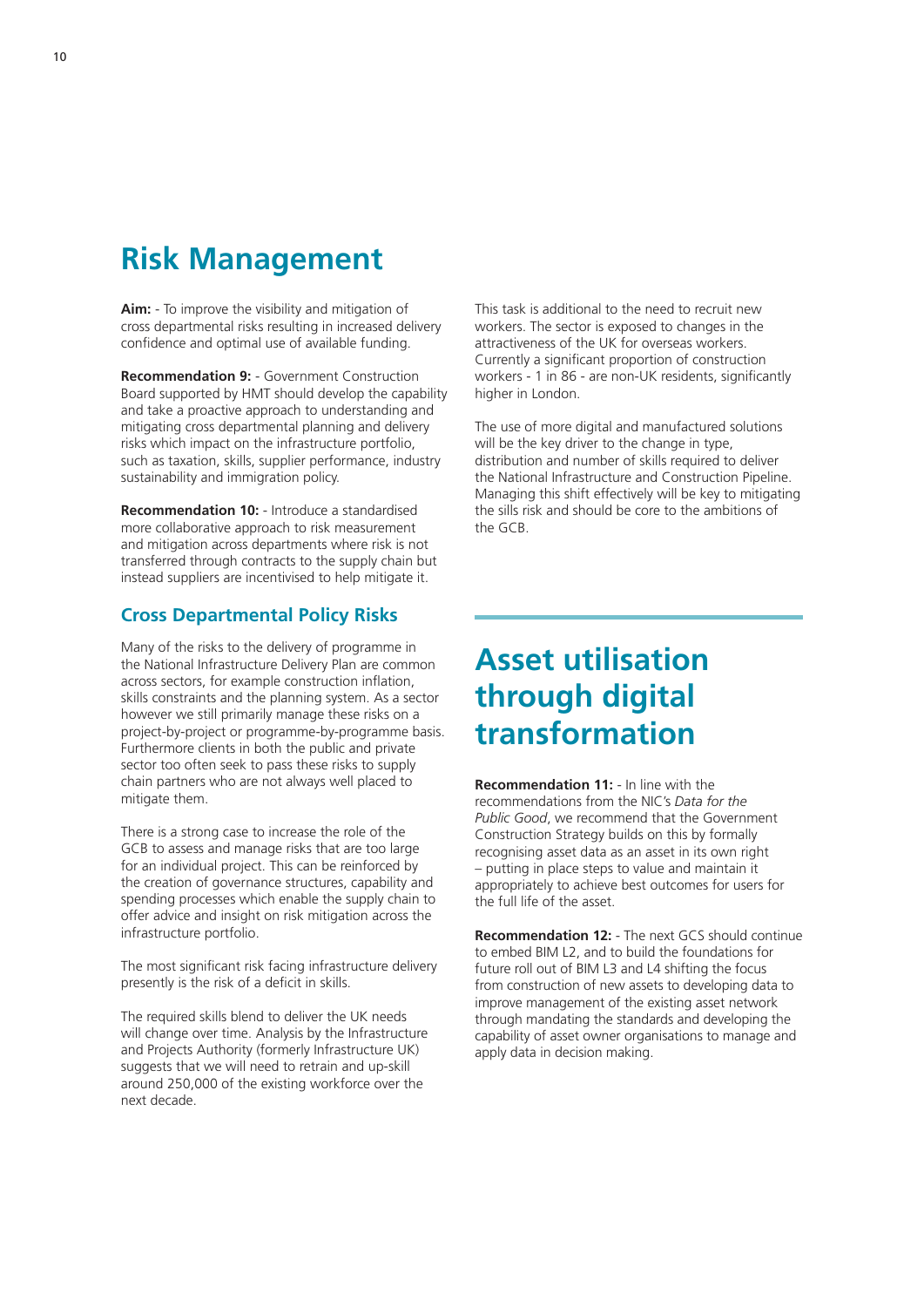## **Asset data as an asset**

Infrastructure asset data is spread across multiple asset owners, public and private (and in some cases unknown), over assets of widely varying ages, forms and states of repair. It is often not known where that data is stored, how well maintained and reliable it is, and who has ultimate responsibility for it. In the case of big infrastructure owners and operators the picture is better but still far from complete.

Better asset data is essential to move from inefficient responsive maintenance to predictive and preventative maintenance. This enables optimum asset operation through its life, and better outcomes for operators and end users.

Better information from better asset data also allows us to make better future decisions about asset delivery, operation, maintenance and use – and as such potentially lower whole-life costs. It is also essential in order to realise a National Digital Twin. The proposed National Digital Framework for Infrastructure Data will help lay the ground work for this, enabling secure interoperability.

In order to maximise lifetime value from our assets in an increasingly interdependent infrastructure system we have to collect, analyse, fund, store, secure and maintain our digital assets with the same care we expect for our physical assets.

"The GCS in 2016 clearly recognised the value of data in construction, and set out a clear approach to more consistent data gathering and sharing. In line with the recommendations from the NIC's *Data for the Public Good*, we recommend that the Government builds on this by formally recognising asset data as an asset in its own right – putting in place steps to value and maintain it appropriately to achieve best outcomes for users for the full life of the asset."

## **BIM L2 and beyond**

"The Government's commitment to realising the benefits from BIM, outlined in the GCS in 2016, has supported the adoption of BIM Level 2 across client bodies. The next GCS should continue to embed BIM L2, and to build the foundations for future roll out of BIM for operation and integration phases (BIM L3 & L4)."

Following on from the success of the Project Delivery Capability framework introduced by the IPA there is scope to develop a similar approach to asset owners to develop their capability to **Creating and maintaining complex systems,** bringing together the appropriate technology, structures and processes and infuse a common understanding of what is to be achieved and the ability to manage change.

The UK has already shown itself to be at the forefront of Building Information Modelling (BIM) roll-out. The UK, Scottish and Northern Ireland government mandates and guidelines have given a positive indication to industry about its expectations for deployment on major public projects.

Industry awareness of BIM L2 is increasing, and the core principles are being more widely applied. There is still work to be done, however, and neither Government nor industry should lose sight of the importance of widely applied, strong BIM L2 foundations.

This is particularly important as we move from the construction phase of BIM (BIM L2) toward the operation and integration phases (BIM L3 & 4) which enable better management of existing assets.

This will be enabled by the development of a National Digital Transformation Strategy for infrastructure. The ICG's Digital Transformation Task Group is working with a group of major infrastructure clients and owners to identify what a common strategy might look like, encourage the secure sharing of data and experience to realise mutual benefit. Moving forward together, in a collaborative fashion, will realise efficiency and best practice, and benefits for industry and infrastructure users, and build industry confidence.